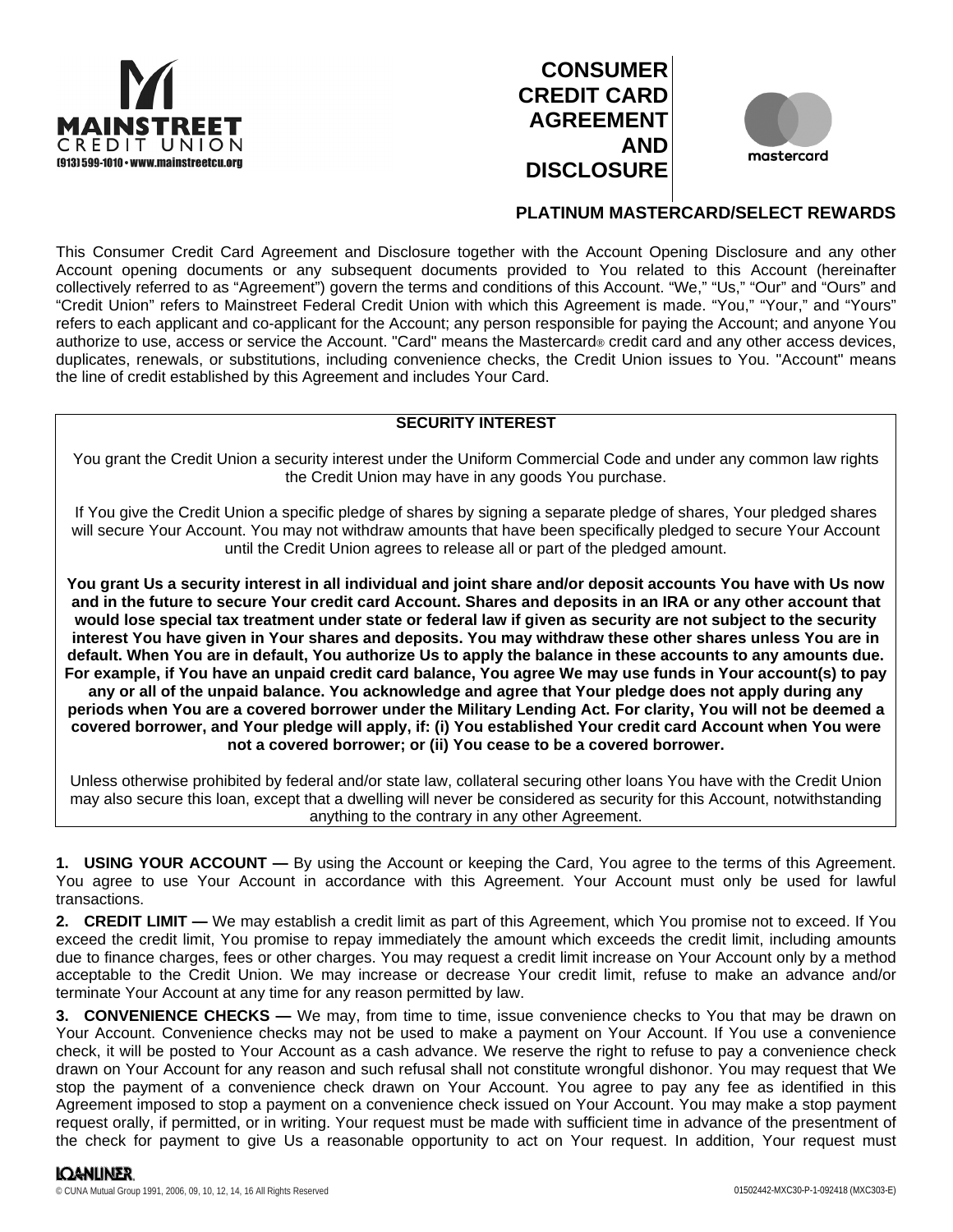accurately describe the check including the exact Account number, the payee, any check number that may be applicable, and the exact amount of the check. If permitted, You may make a stop payment request orally but such a request will expire after 14 days unless You confirm Your request in writing within that time. Written stop payment orders are effective only for six months and may be renewed for additional six month periods by requesting in writing that the stop payment order be renewed. We are not required to notify You when a stop payment order expires.

If We re-credit Your Account after paying a check over a valid and timely stop payment order, You agree to sign a statement describing the dispute with the payee, to assign to Us all of Your rights against the payee or other holders of the check and to assist Us in any legal action.

You agree to indemnify and hold Us harmless from all costs and expenses, including attorney's fees, damages, or claims, related to Our honoring Your stop payment request or in failing to stop payment of an item as a result of incorrect information provided to Us or the giving of inadequate time to act upon a stop payment request. Note: A convenience check is not a check as that term is defined under the Uniform Commercial Code. It is an advance from Your credit card Account with Us and Your stop payment rights are provided under this Agreement with Us.

**4. REPAYMENT —** You promise to repay all amounts You owe under this Agreement. Your promise to repay includes all transactions made to Your Account by You or anyone You authorize to use Your Account as well as all interest charges and fees.

For each billing period, You must pay at least the Minimum Payment Due by the Payment Due Date.

The Minimum Payment Due is 2.00% of Your total New Balance, or \$10.00, whichever is greater, plus any amount past due and any amount by which You have exceeded Your applicable credit limit. If Your total New Balance is less than \$10.00, then Your Minimum Payment Due is the amount of the total New Balance.

You may pay more frequently, pay more than the Minimum Payment Due or pay the total New Balance in full.

If You make extra or larger payments, You are still required to make at least the Minimum Payment Due each month Your Account has a balance (other than a credit balance). The Credit Union may delay replenishing Your credit limit until the date the payment is posted or the Credit Union confirms the payment has cleared.

Your payment of the required Minimum Payment Due may be applied to what You owe the Credit Union in any manner the Credit Union chooses, as permitted by applicable law. If You make a payment in excess of the required Minimum Payment Due, the Credit Union will allocate the excess amount first to the balance with the highest annual percentage rate ("APR") and any remaining portion to the other balances in descending order based on applicable APR, unless otherwise prescribed by applicable law. We may accept checks marked "payment in full" or with words of similar effect without losing any of Our rights to collect the full balance of Your Account with Us.

**5. INTEREST AND FINANCE CHARGES —** We will begin charging You interest on purchases on the date the transaction is posted to Your Account. We will begin charging You interest on cash advances and balance transfers on the date of the transaction or the first day of the billing cycle in which the transaction is posted to Your Account, whichever is later (transaction date). However, We will not charge You any interest on new purchases if Your Account had a zero or credit balance at the beginning of that billing cycle, or You paid the entire new balance on the previous cycle's billing statement by the Payment Due Date of that statement. To avoid an additional finance charge on the balance of purchases, You must pay the entire new balance on the billing statement by the Payment Due Date of that statement.

### **How We Calculate Your Balance:**

Interest charges on Your Account are calculated separately for purchases, balance transfers and cash advances ("Transaction Type"). We figure the interest charge for each Transaction Type by applying the periodic rate to each corresponding "average daily balance." To get the "average daily balance" for a Transaction Type We take the beginning balance for that Transaction Type each day, add any new transactions of that type, and subtract any unpaid interest or other finance charges and any applicable payments or credits. This gives Us the daily balance for each Transaction Type. Then, for each Transaction Type, We add up all the daily balances for the billing cycle and divide each total by the number of days in the billing cycle. This gives Us the "average daily balance" for each Transaction Type.

**6. FEES —** In addition to the periodic rate, additional fees may be imposed on Your Account. If applicable to Your Account, the fee amounts and explanations are disclosed on the Account Opening Disclosure accompanying this Agreement.

**7. FOREIGN TRANSACTIONS —** Purchases and cash advances made in foreign currencies will be debited from Your Account in U.S. dollars. The exchange rate between the transaction currency and the billing currency used for processing international transactions is a rate selected by Mastercard from a range of rates available in wholesale currency markets for the applicable central processing date, which rate may vary from the rate Mastercard itself receives or the governmentmandated rate in effect for the applicable central processing date. The exchange rate used on the processing date may differ from the rate that would have been used on the purchase date or cardholder statement posting date.

If You make a purchase or obtain a cash advance in a foreign currency, the transaction will be debited from Your Account in U.S. dollars. Mastercard will convert the transaction into U.S. dollars depending on whether You complete the transaction with a Mastercard or if the transaction is processed by a network operated or affiliated with Mastercard. For transactions processed through Mastercard, the exchange rate used to convert foreign currency transactions to U.S.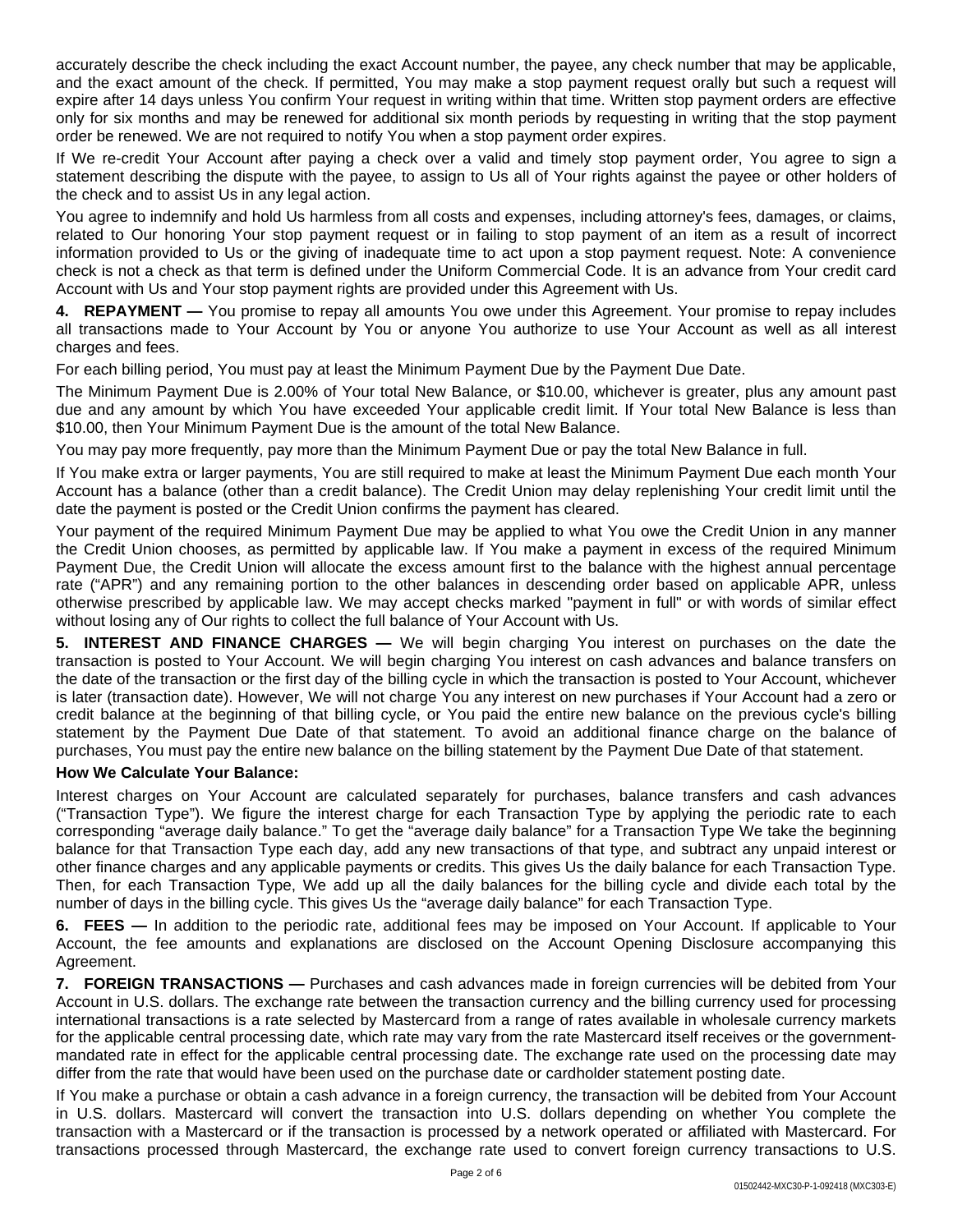dollars is either a government-mandated exchange rate or a wholesale exchange rate and is selected by Mastercard. The rate Mastercard uses for a particular transaction is the rate Mastercard selects for the applicable currency on the day the transaction is processed. The exchange rate used to convert the transaction may differ from the rate Mastercard receives and may differ from the rate applicable on the date the transaction occurred or was posted to Your Account.

**8. AUTHORIZATIONS —** We do not guarantee authorization of a transaction, either by Us or by a third party, even if You have sufficient credit available. You agree that We will not be liable for failing to give an authorization. We also reserve the right to limit the number of transactions that may be approved in one day. We reserve the right to deny certain transactions for any reason and at Our sole discretion, including for default, suspected fraudulent or unlawful activity, internet gambling or any indication of increased risk related to the transaction or the Account. You agree that We have no requirement to notify You of the specific reason We denied a transaction. If We detect unusual or suspicious activity, We may suspend Your credit privileges until We can verify the activity, or We may close the Account.

**9. INFORMATION UPDATING SERVICE AND AUTHORIZATIONS —** If You have authorized a merchant to bill charges to Your Card on a recurring basis, it is Your responsibility to notify the merchant in the event Your Card is replaced, Your Account information (such as Card number or expiration date) changes, or Your Account is closed. However, if Your Card is replaced or Your Account information changes, You authorize Us, without obligation on Our part, to provide the updated Account information to the merchant in order to permit the merchant to bill recurring charges to Your Card. You authorize Us to apply such recurring charges to Your Card until You notify Us that You have revoked authorization for the charges to Your Card.

Your Card is automatically enrolled in an information updating service. Through this service, Your updated Account information (such as Card number or expiration date) may be shared with participating merchants to facilitate continued recurring charges. Updates are not guaranteed before Your next payment to a merchant is due. You are responsible for making direct payment until recurring charges resume. To revoke Your authorization allowing Us to provide updated Account information to a merchant, please contact Us.

**10. PREAUTHORIZED CHARGES —** We may suspend preauthorized recurring charges with merchants if, for example, Your Card is lost or stolen, You default, or We change Your Account for any reason. If preauthorized recurring charges are suspended, You are responsible for making direct payment for such charges until You contact the merchant to reinstate recurring charges.

**11. DEFAULT —** You will be in default under this Agreement if You fail to pay the Minimum Payment Due by its Payment Due Date; pay by a check or similar instrument that is not honored or that We must return because it cannot be processed; pay by automatic debit that is returned unpaid; make any false or misleading statements in any credit application or credit update; file for bankruptcy; or die. You will also be in default if You fail to comply with the terms of this Agreement or any other Agreement You have with Us.

If You default, We may close Your Account and require You to pay any unpaid balance immediately, subject to applicable law. In this Agreement and on Your Credit Card Application, You gave Us a security interest in all individual or joint share and/or deposit accounts with the Credit Union and authorized Us, if You defaulted, to apply the balance in these accounts to any amounts due. You agree We may rely on Your agreement and authorization to, upon Your default, apply any balance to any amounts due on Your Account.

**12. LIABILITY FOR UNAUTHORIZED USE-LOST/STOLEN CARD NOTIFICATION —** If You notice the loss or theft of Your credit card or a possible unauthorized use of Your Card, You should write to Us immediately at 13001 W. 95th, Lenexa, KS, 66216 or call Us at 1-800-299-9842, seven days a week 24 hours a day. You may also contact Us on the Web: mainstreetcu.org.

You will not be liable for any unauthorized use that occurs after You notify Us. You may, however, be liable for unauthorized use that occurs before Your notice to Us. However, if You exercise reasonable care in safeguarding Your Card from risk of loss or theft and, upon discovering the loss or theft promptly report the loss or theft to Us, You will not be liable for any unauthorized transactions. In any case, Your liability for unauthorized transactions will not exceed \$50.

**13. CHANGING OR TERMINATING YOUR ACCOUNT —** As permitted by law, the Credit Union may change the terms of this Agreement and any attached Disclosure from time to time. Notice of any change will be given in accordance with applicable law. To the extent permitted by law, changes to the Agreement may apply to Your existing account balance as well as to future transactions.

**Arizona, California, Idaho, Louisiana, New Mexico, Nevada, Texas, Washington, and Wisconsin Residents -** Either You, Your spouse or the Credit Union may terminate this Agreement at any time, but termination by You, Your spouse or the Credit Union will not affect Your obligation to pay the account balance plus any finance and other charges You or Your spouse owe under this Agreement. Your obligation to pay the account balance plus any finance and other charges You owe under this agreement are subject to all applicable laws and regulations regarding repayment requirements. The Card or Cards You receive remain the property of the Credit Union and You must recover and surrender to the Credit Union all Cards upon request or upon termination of this Agreement whether by You or the Credit Union.

**Residents of all other states -** Either You or the Credit Union may terminate this Agreement at any time, but termination by You or the Credit Union will not affect Your obligation to pay the account balance plus any finance and other charges You owe under this Agreement. Your obligation to pay the account balance plus any finance and other charges You owe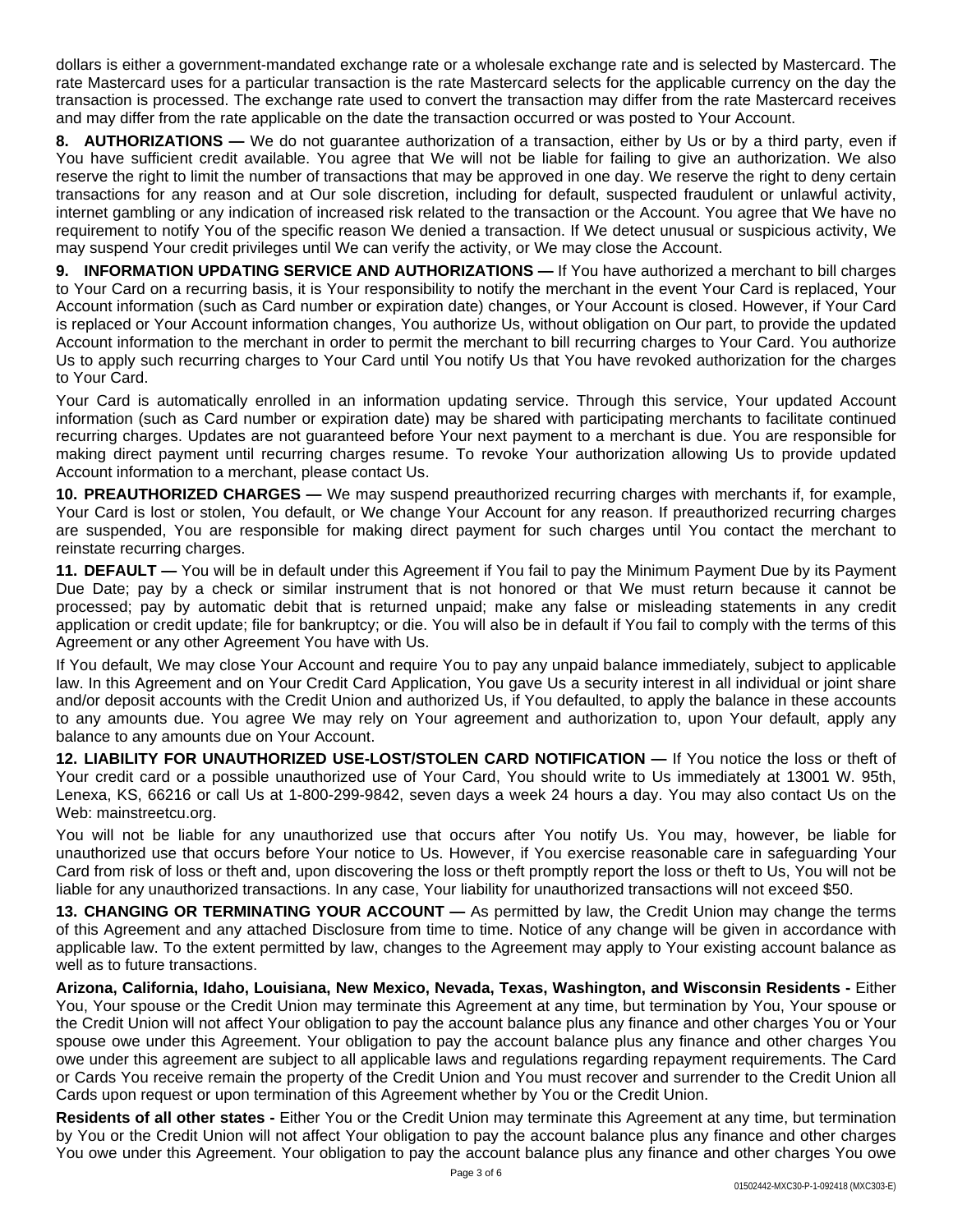under this agreement are subject to all applicable laws and regulations regarding repayment requirements. The Card or Cards You receive remain the property of the Credit Union and You must recover and surrender to the Credit Union all Cards upon request or upon termination of this Agreement whether by You or the Credit Union.

**14. AUTHORIZED USERS —** Upon Your request, We may issue additional Cards for authorized users that You designate. You must notify Us in writing of any termination of an authorized user's right to access Your Account. Your notice must include the name of the authorized user and Your Account number and/or any subaccount number issued to the authorized user along with the authorized user's Card and any convenience or other access checks issued to the authorized user. If You cannot return the authorized user's Card or access checks and if You request Your Account to be closed, We will close Your Account and You may apply for a new Account. Alternatively, We may, at Our sole discretion, issue You a new Account number and a new Card.

**15. CREDIT REPORTS AND NOTICE OF NEGATIVE INFORMATION —** You authorize the Credit Union to obtain credit reports and any other information We may need to verify Your identity and use of the Account when opening Your Account and for any update, increase, renewal, extension, collection or review of Your Account. You authorize the Credit Union to disclose information regarding Your Account to credit bureaus and creditors who inquire about Your credit standing. We may report information about Your Account to credit bureaus. Late payments, missed payments, or other defaults on Your Account may be reflected on Your credit report.

**16. JOINT ACCOUNTS —** If this is a joint Account, each of You will be individually and jointly responsible for paying all amounts owed under this Agreement. This means that the Credit Union can require any one of You individually to repay the entire amount owed under this Agreement. Each of You authorizes the other(s) to make transactions on the Account individually. Any one of You may terminate the Account and the termination will be effective as to all of You.

**17. EFFECT OF AGREEMENT —** This Agreement is the contract which applies to all transactions on Your Account even though the sales, cash advances, credit or other slips You sign or receive may contain different terms.

**18. SEVERABILITY AND FINAL EXPRESSION —** This Agreement is the final expression of the terms and conditions of Your Account. This written Agreement may not be contradicted by evidence of any alleged oral Agreement. Should any part of this Agreement be found to be invalid or unenforceable, all other parts of this Agreement shall remain in effect and fully enforceable to the fullest extent possible under this Agreement.

**19. ILLEGAL TRANSACTIONS PROHIBITED —** You agree that You will not use Your Card for any transaction, including any type of electronic gambling transaction through the Internet, that is illegal under applicable federal, state, or local law.

Even if You use Your Card for an illegal transaction, You will be responsible for all amounts and charges incurred in connection with the transaction. This paragraph shall not be interpreted as permitting or authorizing any transaction that is illegal.

**20. APPLICABLE LAW —** The terms and enforcement of this Agreement shall be governed by federal law and the law of Kansas.

**21. ENFORCING THIS AGREEMENT —** We can delay in enforcing or fail to enforce any of Our rights under this Agreement without losing them.

**22. COLLECTION COSTS —** If We refer collection of Your Account to a lawyer who is not Our salaried employee, You are liable for any reasonable attorney's fees We incur, plus the costs and expenses of any legal action, as further disclosed on this Agreement, or to the extent allowed by law.

**23. ASSIGNMENT —** We may assign any or all of Our rights and obligations under this Agreement to a third party.

**24. CALIFORNIA RESIDENTS —** A married applicant may apply for a separate Account. Applicants: 1) may, after credit approval, use the credit card Account up to its credit limit; 2) may be liable for amounts extended under the plan to any joint applicant. As required by law, You are hereby notified that a negative credit report reflecting on Your credit record may be submitted to a credit reporting agency if You fail to fulfill the terms of Your credit obligations.

25. FLORIDA RESIDENTS — You (borrower) agree that, should We obtain a judgment against You, a portion of Your disposable earnings may be attached or garnished (paid to Us by Your employer), as provided by Florida **and Federal law.**

**26. MARYLAND RESIDENTS —** To the extent, if any, that Maryland law applies to Your Account, We elect to offer Your Card Account pursuant to Title 12, Subtitle 9 of the Maryland Commercial Law Article.

**27. MISSOURI RESIDENTS — Oral Agreements or commitments to loan money, extend credit or to forbear from** enforcing repayment of a debt including promises to extend or renew such debt are not enforceable. To protect **You (borrower(s)) and Us (creditor) from misunderstanding or disappointment, any Agreements We reach covering such matters are contained in this writing, which is the complete and exclusive statement of the Agreement between Us, except as We may later agree in writing to modify it.**

**28. NEW YORK RESIDENTS —** We may obtain a credit report in connection with this Account, including for any review, modification, renewal or collections associated with this Account. Upon Your request, You will be informed whether such report was requested and, if so, the name and address of the consumer reporting agency furnishing the report. New York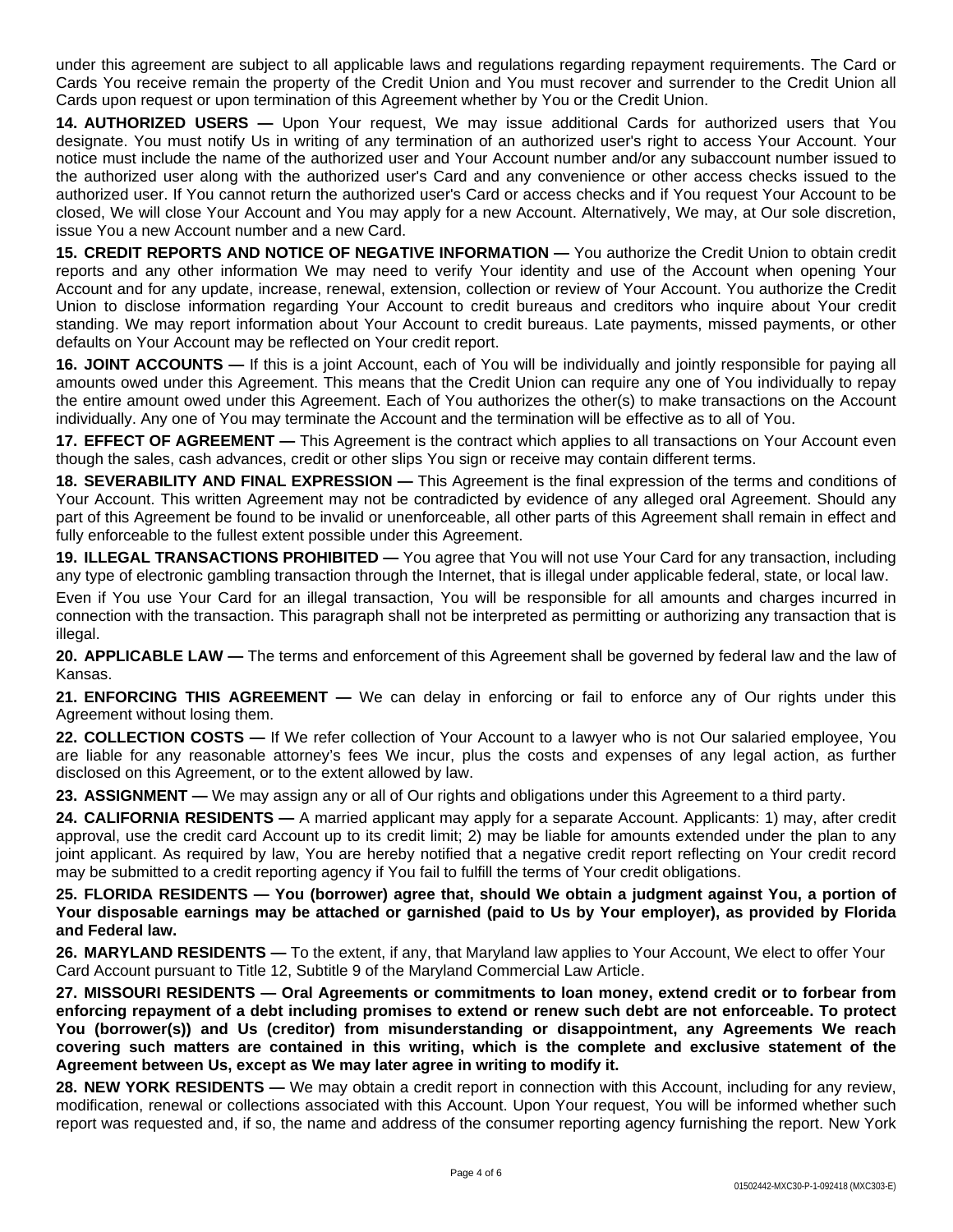residents may contact the New York State Banking Department at 800.342.3736 or www.dfs.ny.gov to obtain a comparative listing of credit card rates, fees and grace periods.

**29. OHIO RESIDENTS —** The Ohio laws against discrimination require that all creditors make credit equally available to all creditworthy customers and that credit reporting agencies maintain separate credit histories on each individual upon request. The Ohio Civil Rights Commission administers compliance with this law.

**30. SOUTH DAKOTA RESIDENTS —** If You believe there have been any improprieties in making this loan or in the lender's loan practices, You may contact the South Dakota Division of Banking at 1601 N. Harrison Ave, Suite 1, Pierre, SD 57501, or by phone at 605.773.3421.

**31. WISCONSIN RESIDENTS —** If You are married, please contact Us immediately upon receipt of this Agreement at the address or phone number listed on this Agreement and provide Us with the name and address of Your spouse. We are required to inform Your spouse that We have opened an Account for You.

**32. NOTICE TO UTAH BORROWERS —** This written Agreement is a final expression of the Agreement between You and the Credit Union. This written Agreement may not be contradicted by evidence of any oral Agreement. As required by law, You are hereby notified that a negative credit report reflecting on Your credit record may be submitted to a credit reporting agency if You fail to fulfill the terms of Your credit obligations.

**33. THE FOLLOWING IS REQUIRED BY VERMONT LAW — NOTICE TO CO-SIGNER — YOUR SIGNATURE ON THIS NOTE MEANS THAT YOU ARE EQUALLY LIABLE FOR REPAYMENT OF THIS LOAN. IF THE BORROWER DOES NOT PAY, THE LENDER HAS A LEGAL RIGHT TO COLLECT FROM YOU.**

MASTERCARD IS A REGISTERED TRADEMARK, AND THE CIRCLES DESIGN IS A TRADEMARK OF MASTERCARD INTERNATIONAL INCORPORATED.